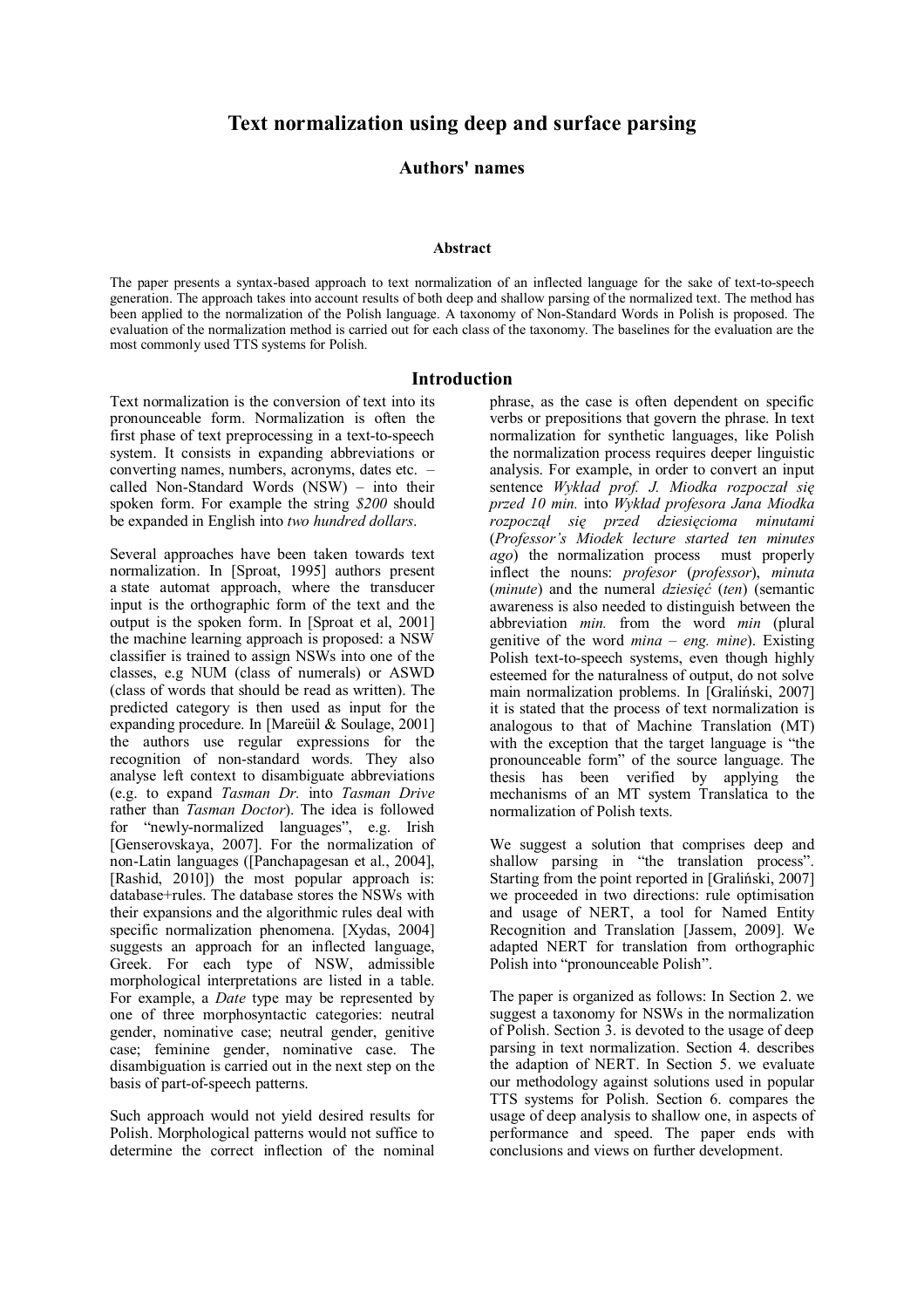# **Section 2. Taxonomy of Polish NSWs**

The taxonomy of NSWs (Table 1.) is based on the one presented in [Sprout, 2001]. We have discarded some types, such as PUNCT (punctuation), FNSP (funny spelling) or MSSP (misspelling) – we are of

the opinion that normalization module should leave them unchanged. However, we suggest some new types, which are marked in Table 1. with an asterisk.

| <b>TYPE</b>    | <b>LABEL</b> | <b>ACTION</b>   | <b>English examples</b>        | <b>Polish examples</b>               |  |
|----------------|--------------|-----------------|--------------------------------|--------------------------------------|--|
| Alpha          | <b>EXPN</b>  | expand          | adv, N.Y. mph                  | mgr, płk., m.in.                     |  |
|                | <b>LSEQ</b>  | spell           | CIA, D.C. CDs                  | PKO, RP, AGH                         |  |
|                | <b>ASWD</b>  | read as word    | CAT, Roger                     | NATO, Pafawag, InvestBank            |  |
|                | $LSWD*$      | spell partially |                                | CPAN, PZMot                          |  |
| <b>Numbers</b> | <b>NUM</b>   | read cardinal   | 12, 0.6, 1/2                   | 12, 0.6, 1/2                         |  |
|                | <b>NORD</b>  | read ordinal    | May 7, 3rd, Bill Gates III     | 7 maja, 3. piętro, Król Ryszard<br>Ш |  |
|                | <b>NTEL</b>  | read triples    | 212 555-4523                   | 603 197 982                          |  |
|                | <b>NZIP</b>  | read 2-3        | 55416                          | 88-300                               |  |
|                | NREGON*      | read pairs      |                                | 011939912                            |  |
|                | NNIP*        | read 3-2-2-3    |                                | 897-23-12-312                        |  |
|                | NPESEL*      | read 2-2-2-2-3  | $\blacksquare$                 | 87161514321                          |  |
|                | <b>NTIME</b> | read time       | 23.30, 11:45                   | 23.30, 11:45                         |  |
|                | <b>NDATE</b> | read date       | $5/10/04$ , $5-10-04$          | 20.10.2011r.                         |  |
|                | <b>NYEAR</b> | read year       | 1998 80s                       | 1987 r., 2011 r., 80-e               |  |
|                | <b>MONEY</b> | read money      | \$30                           | $30,00$ zł                           |  |
|                | <b>PRCT</b>  | read percentage | 23,13%, 100%                   | 23,13%, 100%                         |  |
|                | <b>BACC</b>  | read pairs      | $\overline{60-16-13}$ 31926819 | 16 1240 1431 1111 0000 1045<br>0512  |  |
| Other          | <b>URL</b>   | read URL        | http://www.wikipedia.org/      | www.wp.pl                            |  |
|                | $ID^*$       | read ID         |                                | ADK237912                            |  |
|                | <b>VRN</b>   | read VRN        | <b>W238 WK</b>                 | PO8S424                              |  |

Table 1. A taxonomy of NSWs for text normalization

# **2.1. Alphabetical NSWs**

## **2.1.1. EXPN type**

EXPN type consists of tokens that should be expanded to their full forms. The following subtypes of EXPNS have been recognized for Polish:

- A. Not ended with a dot
	- a. Consisting of first and last letter of the word, eg. *wg – według* (*according to*), *mgr* – *magister* (*MSc*), *dr* – *doctor (doctor)*
	- b. Mathematical symbol, e.g. *sin, ln, tg*
	- c. Measure unit, e.g. *kg, ha, m*
- B. Ended with a dot
	- a. Word beginning, e.g. *dyr. – dyrektor (director)*, *im. – imieniem* (*named after*), *dn.* – *dnia* (*on the day*)
- b. First letters of words, e.g *ww – wyżej wymieniony* (*afore mentioned*), *jw. – jak wyżej* (*as mentioned before*), *np.* – *na przykład* (*for example*)
- c. With dots inside (*p.n.e. – przed naszą erą* (*B. C.*), *m. in.* (*między innymi – among others*)

EXPN abbreviations are particularly difficult to convert in synthetic languages. Some types, (namely: Aa, Ac, Ba) require correct inflection of expanded words. The inflection usually depends on the syntax of the sentence.

## **2.1.2. LSEQ Type**

These are the abbreviations that should be spelled letter by letter, e.g. *AGD, PKO, UAM*.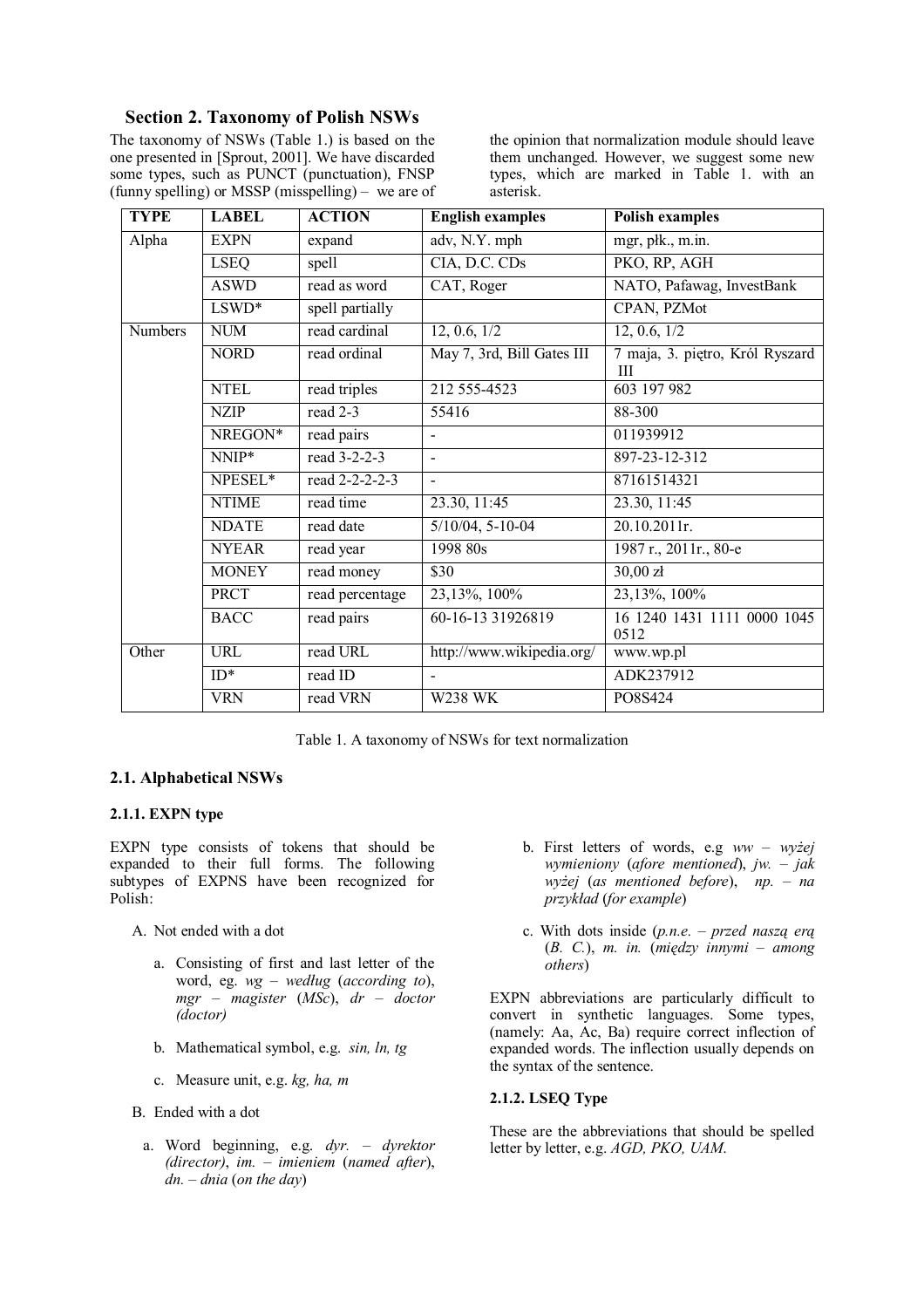## **2.1.3. ASWD type**

These are the abbreviations which by custom are read as words. We may distinguish a few types of those:

- a. written in capital letters, e.g. *KUL, NATO, MON*
- b. compounds of first syllables of abbreviated words, e.g. *Pafawag, Polfa, Wifama*
- c. compounds of names preceded by their modifiers, e.g. *InvestBank*, *AmerBank*.

## **2.1.4. LSWD type**

These are abbreviations that should be read partly as words and partly as letter sequences, e.g. *CPAN (read in Polish as: cepan), PZMot (read as pezetmot)*.

## **2.2. Numerical types**

We shall focus here on types that are new in our taxonomy:

## **2.7.1. NPESEL**

PESEL (Polish Resident Identification Number) is a 11-digit number without separators. It should be read as 2-2-2-2-3, i.e. four two-digit numbers and one 3-digit number.

#### **2.7.2. NNIP**

NIP (Tax Identification Number) is a 10-digit number written in one of three possible schemas: nnnnnnnnnn, nnn-nnn-nn-nn, or nnn-nn-nn-nnn.

The expected way to pronounce NIP is: 3-3-2-2.

#### **2.7.3. NREGON**

REGON (National Register of Economic Units) appears in two schemas: 9-digit number or 14-digit number. The expected pronunciations are respectively: 9-digit: 2-2-2-3

14-digit: 2-2-2-2-2-2-2

#### **2.7.4. NBACC**

Bank account is a 26-digit number without separators or with separators. In both cases it should be read by pairs.

## **2.7.5. ID**

Series and number from European personal identification card.

ID format: aaannnnnn

ID format should be read as follows: letter by letter, pairs of digits.

Passport number: aannnnnn

Passport number should be read as follows: letter by letter, 2-2-3.

## **2.7.6. VRN**

The Polish system allows for 19 patterns of vehicle registration numbers. They all should be treated by separate procedures. An exemplary procedure for the schema *aadddda* (e.g. XY1234A) should spell each letter and read numbers in pairs.

## **3. Deep parsing in text normalization**

Deep parsing is needed to determine inflected forms of nominal groups and numerals.

For example, in the sentence *Wykład prof. Miodka rozpoczął się przed 10 min.* the analysis phase recognizes *wykład prof. Miodka* as the nominal phase consisting of a noun (*wykład*) and its modifying part (*prof. Miodka*) in genitive. *Przed 10 min.* (10 minutes ago) is recognized as a prepositional phase starting with preposition *przed (before)*. The preposition *przed* requires that the case of the numeral phrase *10 min.* should be locative. In the transfer phase *prof.* is expanded into *profesor* (*professor*, nominative), *10* into *dziesięć* (*ten*, nominative) and *min.* into *minuta* (*minute*, nominative). In the generation phase, the expanded words are inflected according to the results of the syntactical analysis (respectively: *profesora* (genitive), *dziesięcioma* (locative), *minutami* (locative)).

In the "translation approach" it is possible to define the "lexical transfer" function. An example may be the treatment of LSWDs such as e-mail addresses or URLs. Listing 1. shows an exemplary lexical transfer function.

```
function translateLSWD(actual, remaining)
if (remaining is empty)
then 
     if (actual is not word)
     then
       result = spell(actual) else
       result = actual return result 
else 
   char = remaining[1] cut char from remaining
    if char is not letter
    then
          if actual is word
         then result = actual else
               result = spell(actual)result = result + spell(char)actual = "
```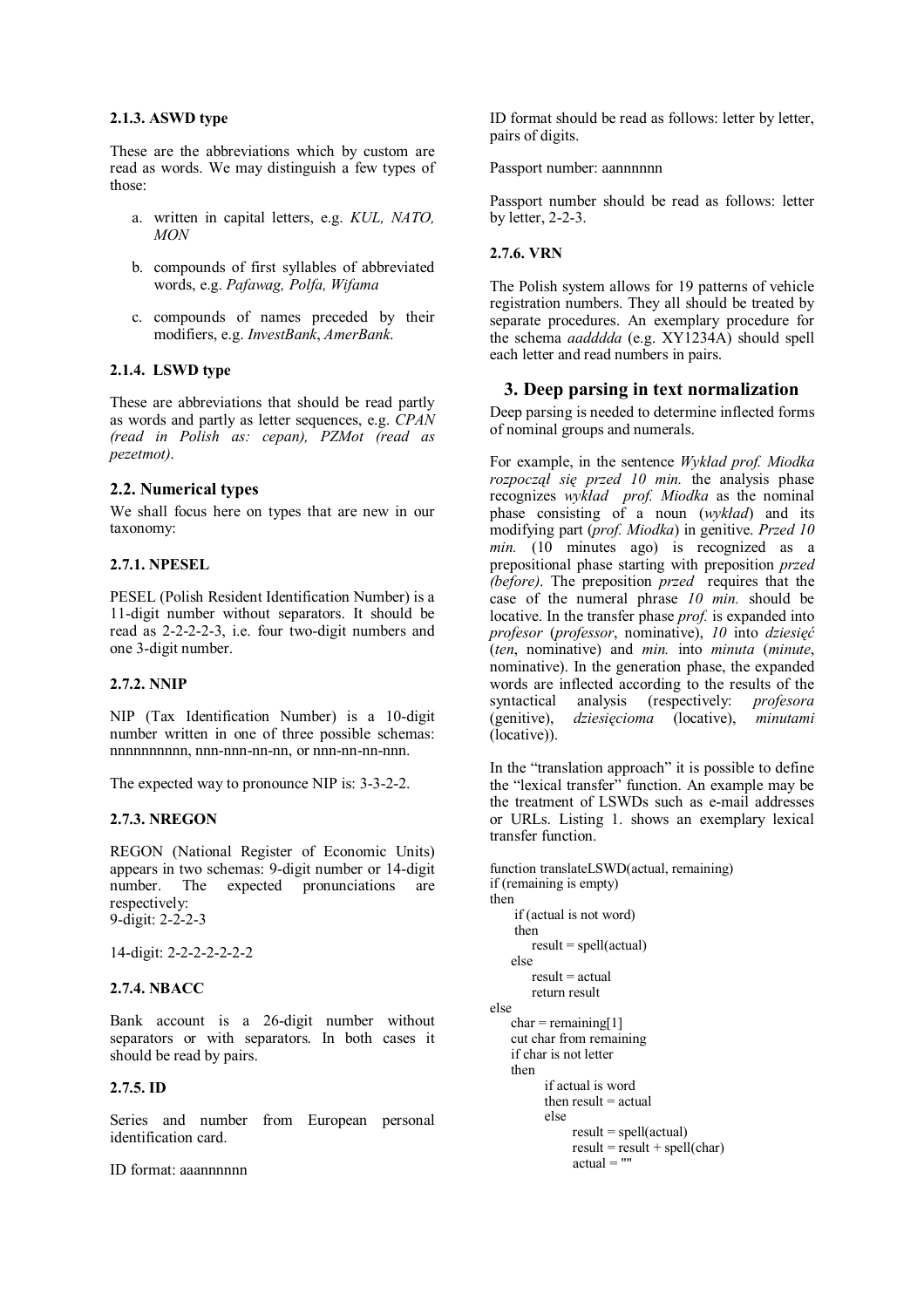else  $actual = actual + char$ return result + translateLSWD(actual, remaining) CALL: translateLSWD("", LSWD)

Listing 1. LSWD conversion

The function translateLSWD assures that parts of LSWDs are read as words (not spelled) provided that they are separated by non-alphabetical characters and are recognized as words in the lexicon of the system.

## **4. Using the NERT mechanism**

NERT is a mechanism for correct processing of Named Entities (NE) in Machine Translation ([Jassem, 2009]). The mechanism consists of a formalism for writing rules as well as the parser that reads the rules, recognizes Named Entities in texts and suggests their translation.

NERT is a combination of regular expressions and a formalism for shallow parsing (based initially on SPADE [Buczyński, Przepiórkowski, 2008]).

The adaptation of NERT for text normalization consists in:

- a. introducing a new natural language, "pronounceable Polish" as a target for translation
- b. re-writing existing NERT rules for "pronounceable Polish"
- c. creating new rules for the recognition of Named Entities intended specifically for text normalization.

Listing 2. shows an initial Polish-to-English rule

Rule (date: 1st quarter II)

Match:  $\langle 1|$ |>  $\langle$ base~kwartał|ort~kw\.> $\langle$ [0-9]{4}>  $\langle$ r\.>?

Action: prepend(1st quarter of  $\3$ ; sem=time\_moment)

### Listing 2. An original NERT rule

The *Rule* part is the header of a rule (identifier).

The *Match* part sets conditions on the text to be recognized by the rule as NE. In Listing 2. the rule says that a string should start with either *1* or roman *I*. The second group of NE should be any form belonging to the lexeme *kwartał* (quarter) or be equal to its abbreviation *kw.* The third group stands for the year numeral and *'r.'* is the abbreviation for *rok* (year).

The Action part translates the NE into its English equivalent, where the string \3 means: "copy the third group and sets the semantic value of NE to *time\_moment*.

The rule translates *I kw. 2010r.* into  $I^{st}$  *quarter of 2010*.

Listing 3. shows the rule adjusted for text normalization:

*Rule( date; 1st quarter II )*

*Match: <1|I> <base~kwartał|ort~kw\.><[0-9]{4}>*   $\langle r| > ?$ 

*Action: prepend(\1:nn\_o \2 \3:nn\_y \4:t;*

*sem=time\_moment, trginf=\1:Ord*  $\langle 2:N \rangle$ *3:Ord*  $\langle 4:N \rangle$ 

## Listing 3. A NERT rule adjusted for text normalization

The Action part:

- translates group 1 by means of the function relevant for the flag nn  $\alpha$  ("read as ordinal")
- copies group 2 in the translation
- translates group 3 by means of the function relevant for the flag nn y ("read as year")

- translates group 4 into its pronounceable equivalent

- sets the semantic value for the NE to *time\_moment*
- sets appropriate codes for the inflection:
	- of groups 1 and 3 as ordinal numerals
	- of groups 2 and 4 as nouns

The rule translates the text *I kw. 2010r.* into the list of base forms: <*pierwszy kwartał, dwa tysiące dziesięć, rok>*.

Let us notice that in order to correctly translate a sentence containing a NE, e.g. *W I kw. 2010 inflacja spadła* (In the 1st quarter of 2010 the inflation fell) it is necessary to combine both approaches: shallow (NERT) and deep. NERT recognizes the NE (*I kw. 2010*), translates it into the list of base forms and sets the appropriate inflection flags. Deep analysis recognizes the PP *w I kw. 2010*, on the basis of which the case of the NE is set to locative and the base forms are inflected accordingly.

#### **5. Evaluation**

We evaluated our methods against normalization results of the most popular Polish TTS systems. Table 2. shows the results of the comparison. For each of basic types of NSW taxonomy we calculated the precision as a ratio between correctly pronounced NSWs to all NSWs. The experiment was carried out on 84 sentences containing 121